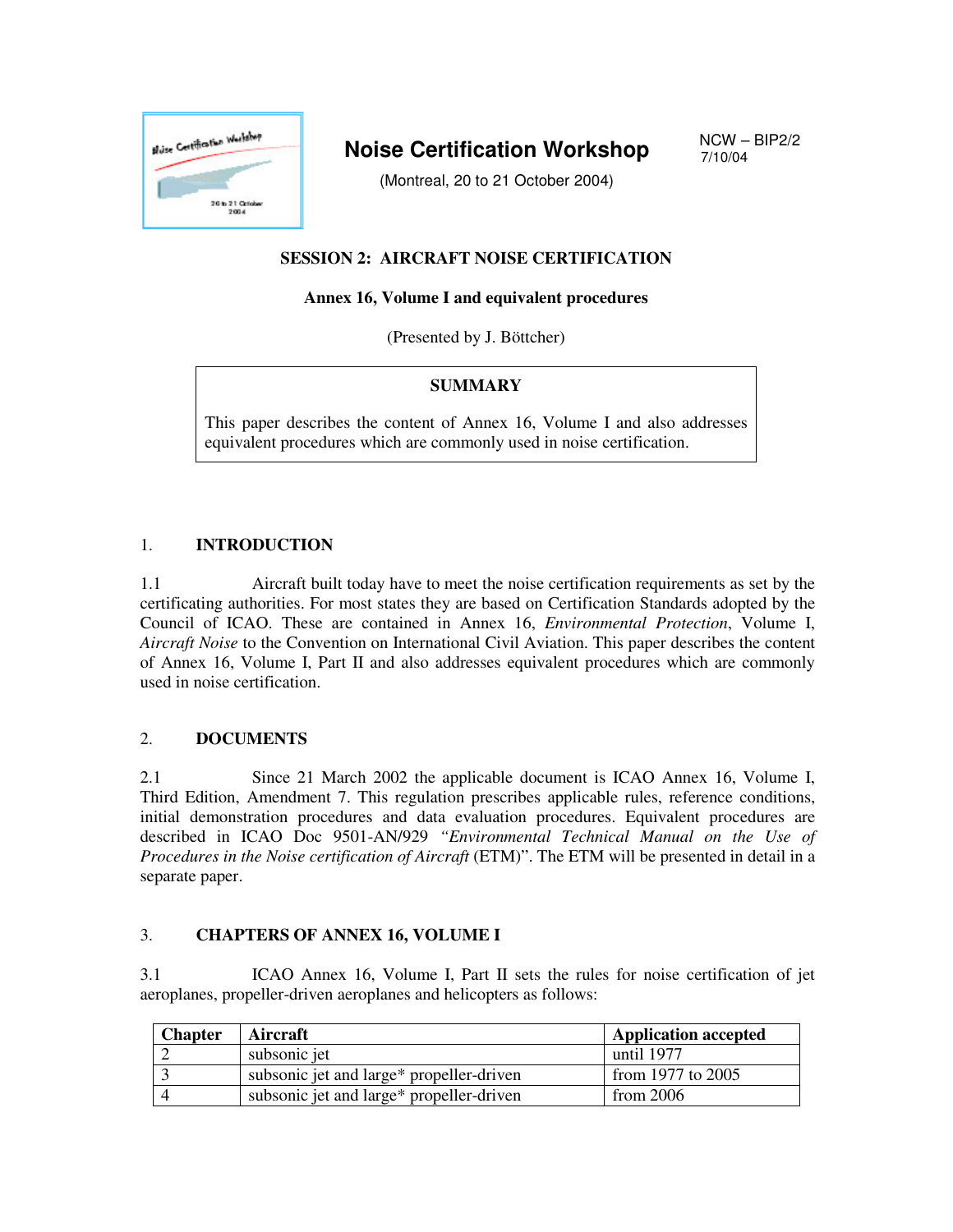|    | large* propeller-driven  | from 1977 to 1985 |
|----|--------------------------|-------------------|
|    | small** propeller-driven | from 1975 to 1988 |
|    | helicopters              | from $1985$       |
| 10 | small** propeller-driven | from $1988$       |
|    | small*** helicopters     | from $1993$       |
|    | supersonic               |                   |

\* MTOM larger than 8618 or 5700 kg

\*\* MTOM smaller than/equal to 8618 kg

\*\*\* MTOM smaller than/equal to 3175 kg

## 4. **REGULATION FOR SUBSONIC JET AND LARGE PROPELLER-DRIVEN AEROPLANES**

4.1 According to the table from above the relevant chapters for noise certification for subsonic jet and large propeller-driven aeroplanes are Chapters 2, 3, 4 and 5. The difference between Chapter 3 and 4 are the more stringent noise limits for Chapter 4. The same holds for comparing Chapters 2 and 5 with Chapter 3: Noise limits for Chapter 3 are more stringent than they are for Chapters 2 and 5. Since Chapter 2 and 5 are "out of date" (see table "application accepted") the following discussion will focus on Chapters 3 and 4.

4.2 Chapters 3 and 4 contain detailed rules for noise certification. These contains:

- applicability,
- noise evaluation measure,
- reference noise measurement points,
- maximum noise levels.
- trade-offs.
- noise certification reference procedures,
- test procedures.

4.3 For subsonic jet and large propeller-driven aeroplanes Appendix 2 of ICAO Annex 16, Volume I, Part II prescribes the noise evaluation method which includes:

- noise certification and measurement conditions;
- measurement of noise received on the ground;
- calculation of effective perceived noise level from measured noise data; and
- reporting of data to the certificating authority and corrected measured data.

#### 5. **EQUIVALENT PROCEDURES**

5.1 An equivalent procedure is a test or analysis procedure which, while differing from the one specified in Annex 16, Volume I, in the technical judgement of the certificating authority, yields effectively the same noise levels as the procedure specified in Annex 16. Equivalent procedures are used to reduce cost and time and to obtain more information than just the "basic" noise data for a single configuration. When established, equivalent procedures are normally described in the ETM.